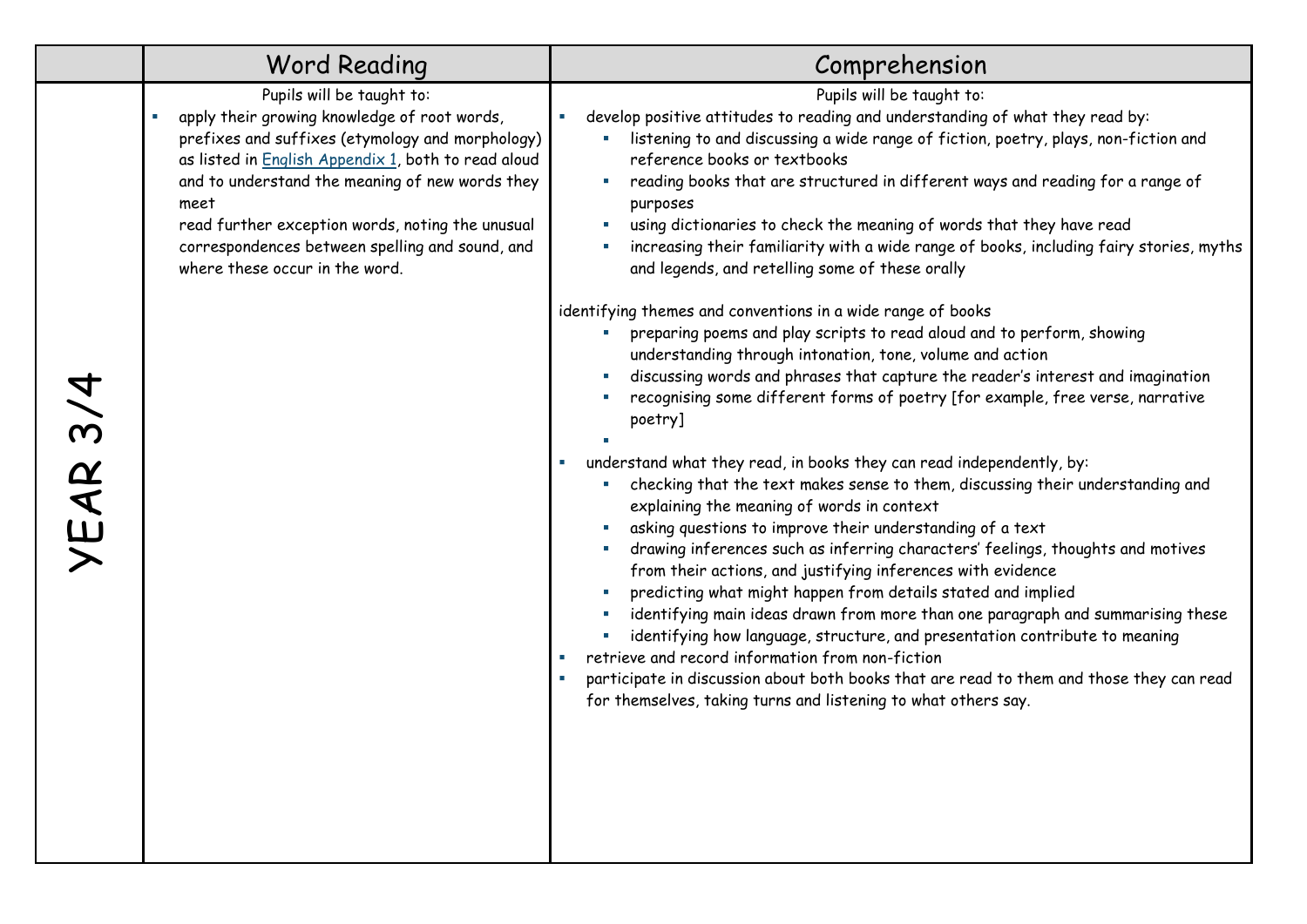|                                                                  | Transcription                                                                                                                                                                                                                                                                                                                                                                                                                                                                                                                                                                                                                                                                        | Handwriting                                                                                                                                                                                                                                                                                                                                                                                                                                                                                            | Composition                                                                                                                                                                                                                                                                                                                                                                                                                                                                                                                                                                                                                                                                                                                                                                                                                                                                                                                                                                                                                                                                                                                                  | Vocabulary, Grammar, Punctuation                                                                                                                                                                                                                                                                                                                                                                                                                                                                                                                                                                                                                                                                                                                                                                                                                                                                                                                                                                                                                         |  |
|------------------------------------------------------------------|--------------------------------------------------------------------------------------------------------------------------------------------------------------------------------------------------------------------------------------------------------------------------------------------------------------------------------------------------------------------------------------------------------------------------------------------------------------------------------------------------------------------------------------------------------------------------------------------------------------------------------------------------------------------------------------|--------------------------------------------------------------------------------------------------------------------------------------------------------------------------------------------------------------------------------------------------------------------------------------------------------------------------------------------------------------------------------------------------------------------------------------------------------------------------------------------------------|----------------------------------------------------------------------------------------------------------------------------------------------------------------------------------------------------------------------------------------------------------------------------------------------------------------------------------------------------------------------------------------------------------------------------------------------------------------------------------------------------------------------------------------------------------------------------------------------------------------------------------------------------------------------------------------------------------------------------------------------------------------------------------------------------------------------------------------------------------------------------------------------------------------------------------------------------------------------------------------------------------------------------------------------------------------------------------------------------------------------------------------------|----------------------------------------------------------------------------------------------------------------------------------------------------------------------------------------------------------------------------------------------------------------------------------------------------------------------------------------------------------------------------------------------------------------------------------------------------------------------------------------------------------------------------------------------------------------------------------------------------------------------------------------------------------------------------------------------------------------------------------------------------------------------------------------------------------------------------------------------------------------------------------------------------------------------------------------------------------------------------------------------------------------------------------------------------------|--|
| 4<br>$\overline{\mathbf{c}}$<br>$\mathbf{A}^{\mathbf{C}}$<br>نبا | Pupils will be taught to:<br>use further prefixes and suffixes and<br>understand how to add them (English<br>Appendix 1)<br>spell further homophones<br>٠<br>spell words that are often misspelt<br>$\mathbf{r}$<br>(English Appendix 1)<br>place the possessive apostrophe<br>×<br>accurately in words with regular plurals<br>[for example, girls', boys'] and in words<br>with irregular plurals [for example,<br>children's]<br>use the first two or three letters of a<br>$\mathbf{u}$<br>word to check its spelling in a<br>dictionary<br>write from memory simple sentences,<br>$\mathbf{u}$<br>dictated by the teacher, that include<br>words and punctuation taught so far. | Pupils will be taught to:<br>use the diagonal and horizontal strokes<br>that are needed to join letters and<br>understand which letters, when<br>adjacent to one another, are best left<br>unjoined<br>increase the legibility, consistency and<br>quality of their handwriting [for<br>example, by ensuring that the<br>downstrokes of letters are parallel and<br>equidistant; that lines of writing are<br>spaced sufficiently so that the<br>ascenders and descenders of letters do<br>not touch]. | Pupils will be taught to:<br>plan their writing by:<br>discussing writing similar to that<br>which they are planning to write<br>in order to understand and learn<br>from its structure, vocabulary<br>and grammar<br>discussing and recording ideas<br>draft and write by:<br>composing and rehearsing<br>٠<br>sentences orally (including<br>dialogue), progressively building<br>a varied and rich vocabulary and<br>an increasing range of sentence<br>structures (English Appendix 2)<br>organising paragraphs around a<br>×<br>theme<br>in narratives, creating settings,<br>characters and plot<br>in non-narrative material, using<br>simple organisational devices<br>[for example, headings and sub-<br>headings]<br>evaluate and edit by:<br>×<br>assessing the effectiveness of<br>their own and others' writing<br>and suggesting improvements<br>proposing changes to grammar<br>and vocabulary to improve<br>consistency, including the<br>accurate use of pronouns in<br>sentences<br>proof-read for spelling and punctuation<br>errors<br>read aloud their own writing, to a group<br>or the whole class, using appropriate | Pupils will be taught to:<br>develop their understanding of the<br>concepts set out in English Appendix 2<br>by:<br>extending the range of<br>sentences with more than one<br>clause by using a wider range of<br>conjunctions, including when, if,<br>because, although<br>using the present perfect form<br>٠<br>of verbs in contrast to the past<br>tense<br>choosing nouns or pronouns<br>٠<br>appropriately for clarity and<br>cohesion and to avoid repetition<br>using conjunctions, adverbs and<br>×<br>prepositions to express time and<br>cause<br>using fronted adverbials<br>learning the grammar for years<br>3 and 4 in English Appendix 2<br>indicate grammatical and other<br>features by:<br>using commas after fronted<br>adverbials<br>indicating possession by using<br>the possessive apostrophe with<br>plural nouns<br>using and punctuating direct<br>speech<br>use and understand the<br>٠<br>grammatical terminology in<br>English Appendix 2 accurately<br>and appropriately when<br>discussing their writing and<br>reading. |  |